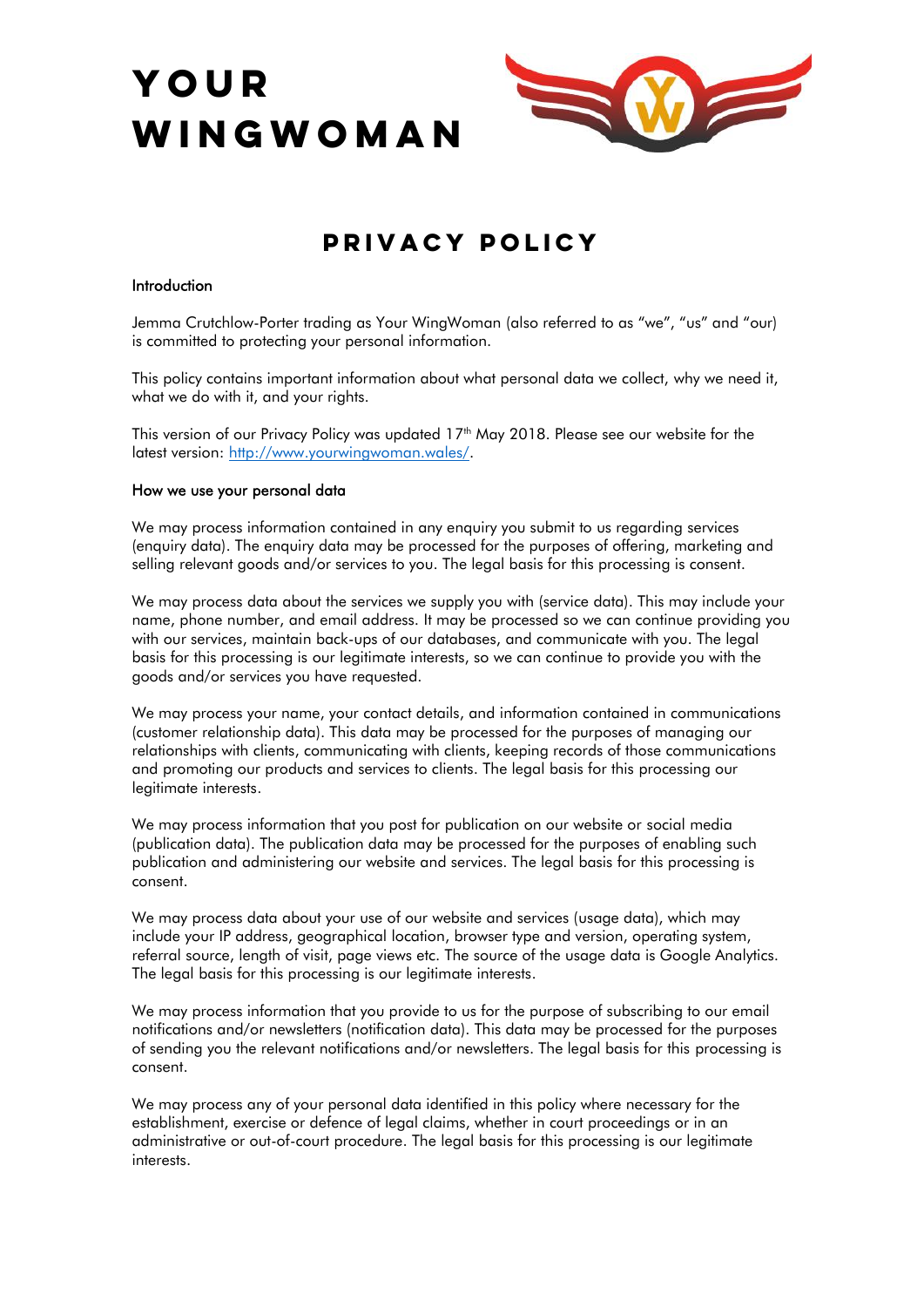# **YOUR WINGWOMAn**



We may process any of your personal data identified in this policy where necessary for the purposes of obtaining or maintaining insurance coverage, managing risks, or obtaining professional advice. The legal basis for this processing is our legitimate interests.

In addition to the specific purposes for which we may process your personal data set out here, we may also process any of your personal data to comply with a legal obligation to which we are subject.

Please do not supply any other person's personal data to us, unless we ask you to do so.

#### **International transfers of your personal data**

The hosting facilities for our website are situated in Europe and the US. Wix.com is certified under the EU-US Privacy Shield Framework and the Swiss-US privacy Shield Framework as set forth by the U.S. Department of Commerce, regarding the collection, use, and retention of personal information transferred from the European Union and Switzerland to the United States, and therefore adheres to the Privacy Shield Principles.

You acknowledge that any data that you submit for publication through our website or services may be available, via the internet, around the world. We cannot prevent the use (or misuse) of such personal data by others.

#### **Retaining and deleting personal data**

Personal data that we process for any purpose or purposes shall not be kept for longer than is necessary for that purpose or those purposes.

We will retain your personal data for a minimum period of 6 years following the date of your order, to comply with HMRC.

We may also retain your personal data where such retention is necessary for compliance with a legal obligation to which we are subject, or to protect your vital interests or the vital interests of another natural person.

### **Your rights**

Your principal rights under data protection law are:

- the right to access
- the right to rectification
- the right to erasure
- the right to restrict processing
- the right to object to processing
- the right to data portability
- the right to complain to a supervisory authority
- the right to withdraw consent.

You may exercise any of your rights in relation to your personal data contacting hello@yourwingwoman.wales.

If you consider that our processing of your personal information infringes data protection laws, you have a legal right to lodge a complaint with a supervisory authority responsible for data protection.